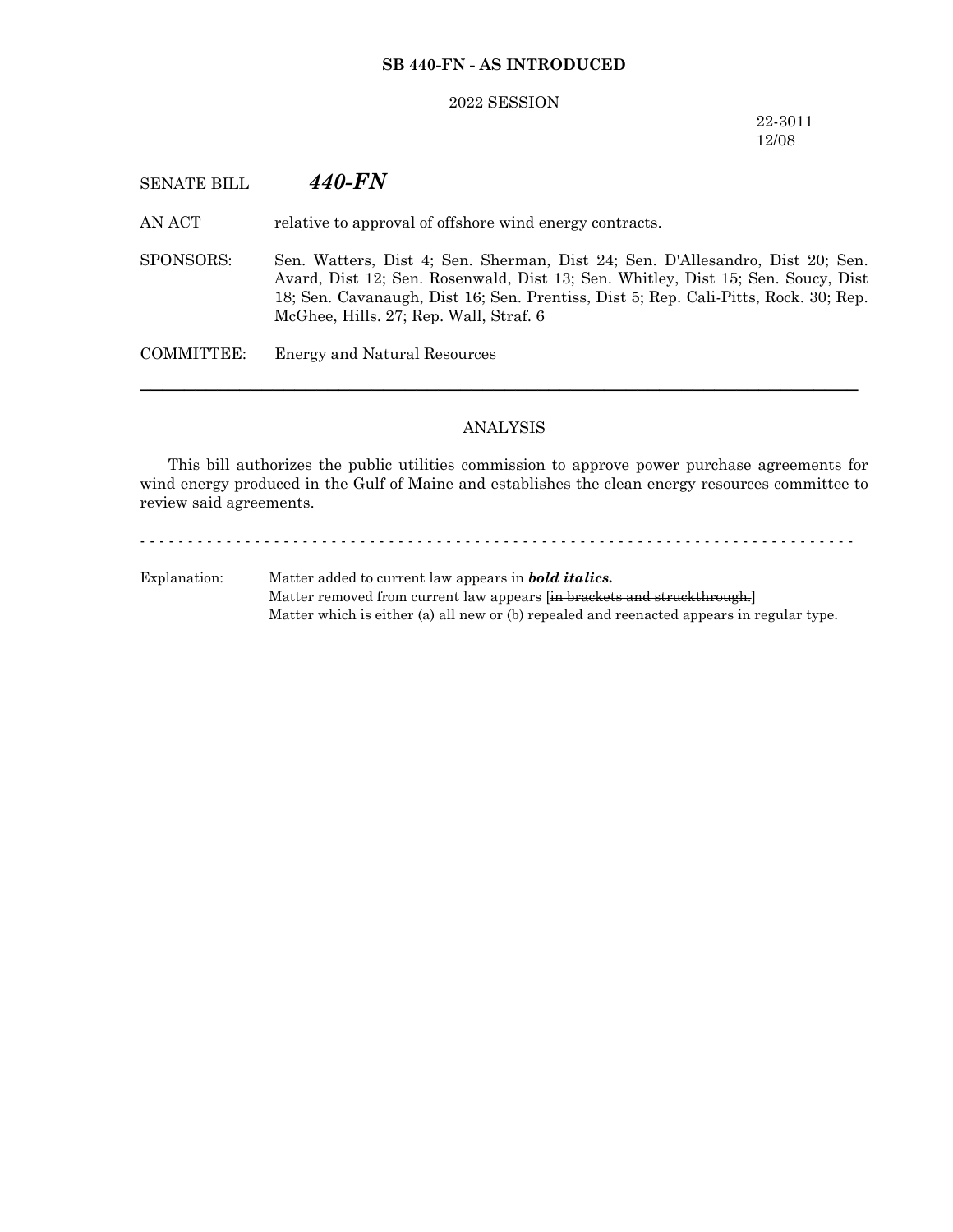#### **SB 440-FN - AS INTRODUCED**

## STATE OF NEW HAMPSHIRE

*In the Year of Our Lord Two Thousand Twenty Two*

AN ACT relative to approval of offshore wind energy contracts. *Be it Enacted by the Senate and House of Representatives in General Court convened:* 1 New Subdivision; Gulf of Maine Clean Energy Resources. Amend RSA 362-F by inserting after section 15 the following new subdivision: Gulf of Maine Clean Energy Resources 362-F:16 Definitions. In this subdivision: I. "Clean energy resources" means electricity or hydrogen produced by wind turbines in the Gulf of Maine. II. "Commercially reasonable" means terms and pricing that are reasonably consistent with what an experienced power market analyst would expect to see in transactions involving regionalenergy resources and regional-energy infrastructure and include having a credible project operation date, contingent on final permitting, as determined by the commission. III. "Commission" means the public utilities commission. 362-F:17 Public Utilities Commission Evaluation Criteria. I. The public utilities commission may approve power purchase agreements if the commission determines that the clean energy resources from a provider to be used by an energy distribution company, or by a community power program, under the agreement:: (a) Are recommended by the clean energy resources committee established in RSA 362- F:18; (b) Provide adequate energy with enhanced electricity distribution reliability, where there is a clear public need and a reasonable price over the term of the contract; (c) Contribute to reducing winter electricity price spikes; (d) Are cost effective to electric ratepayers in New Hampshire over the term of the contract taking into consideration potential economic benefit, greenhouse gas and other polluting emission reductions and other health and environmental benefits to the ratepayers, and, where feasible, create and foster employment and economic development in New Hampshire. (e) Avoid line loss and mitigate transmission costs to the extent possible and ensure that transmission cost overruns, if any, are not borne by ratepayers; (f) Are commercially reasonable; (g) Allow contracts for clean energy generation resources to be paired with energy storage systems; (h) Address reliable energy delivery in winter months; 1 2 3 4 5 6 7 8 9 10 11 12 13 14 15 16 17 18 19 20 21 22 23 24 25 26 27 28 29 30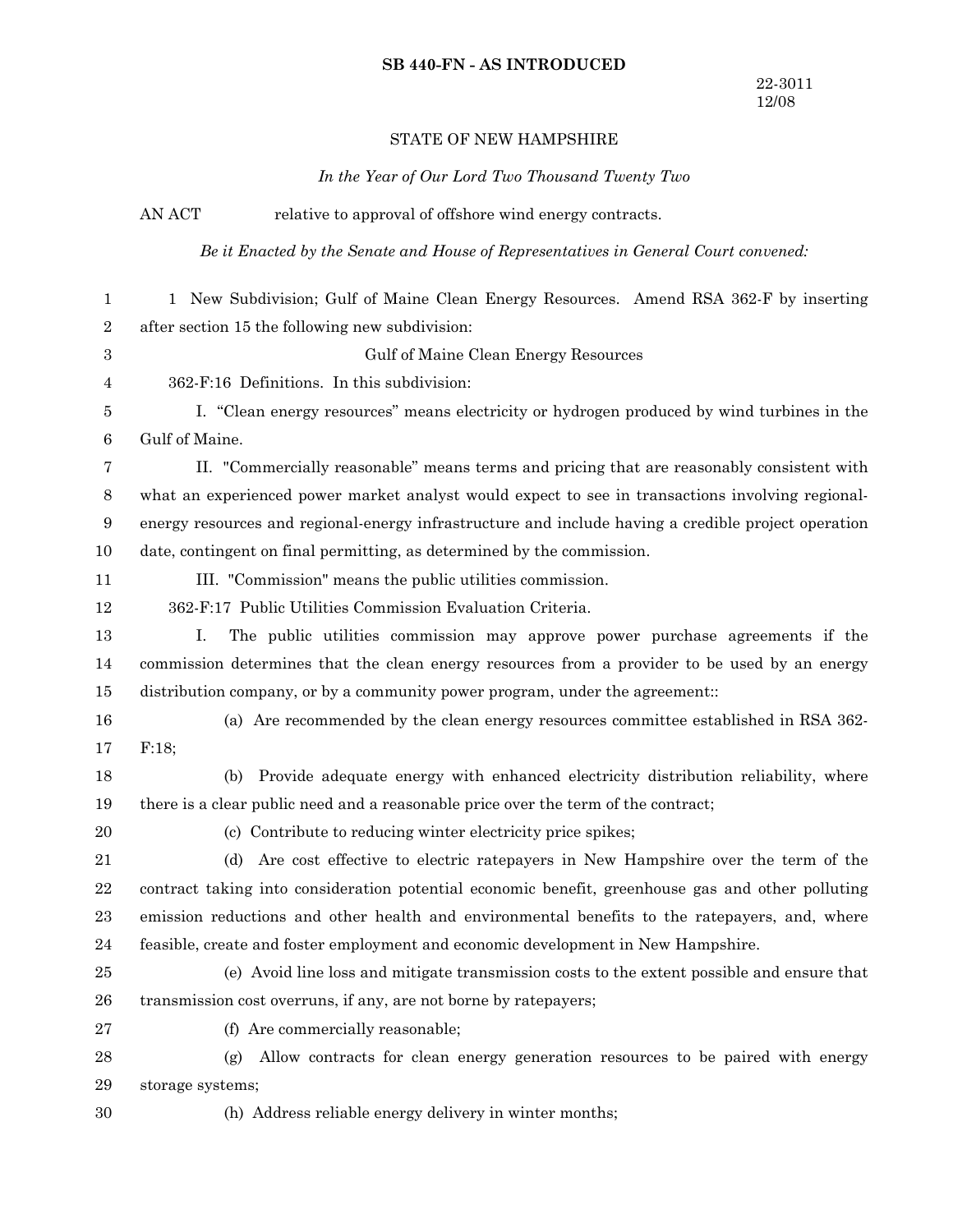### **SB 440-FN - AS INTRODUCED - Page 2 -**

(i) Adequately demonstrate project viability and that the bidder has the technical, financial, and managerial capabilities to perform in a commercially reasonable time frame; 1 2

(j) Avoid, minimize, and mitigate impacts to wildlife, natural resources, ecosystems, and traditional or existing water-dependent uses, including but not limited to, commercial and recreational fishing and transit lanes, and other commercial and recreational maritime activities; 3 4 5

6

(k) Complies with relevant consistency standards;

7

(l) Complies with relevant mitigation requirements;

8

(m) Creates energy diversity for New Hampshire's electricity supply.

II. The public utilities commission shall determine whether an agreement is commercially reasonable pursuant to paragraph I(f). The commission shall find an agreement commercially reasonable if the benefits to New Hampshire exceed the cost of the project. The commission shall determine, based on the preponderance of the evidence, that the total energy security, reliability, environmental, and economic benefits to the state of New Hampshire and its ratepayers exceed the costs of such projects. If there is a dispute about whether any terms or pricing are commercially reasonable, the commission shall make the final determination after evidentiary hearings. 9 10 11 12 13 14 15

III. A proposed agreement shall be subject to the review and approval of the public utilities commission. As part of its approval process, the commission shall consider recommendations by the attorney general, which shall be submitted to the commission within 45 days following the filing of such contracts with the commission. The commission shall consider both the potential costs and benefits of such contracts and shall approve a contract only upon a finding that it is a cost effective mechanism for procuring renewable energy generation on a long-term basis taking into account the factors outlined in the clean energy resources committee selection process established in RSA 362- F:18. 16 17 18 19 20 21 22 23

IV. The clean energy resources committee and the commission may jointly develop requirements for a bond or other security to ensure performance with requirements under this section. If this section is subjected to a legal challenge, the commission may suspend the applicability of the challenged provision during the pendency of the action until a final resolution, including any appeals, is obtained and shall issue an order and take other actions as are necessary to ensure that the provisions not subject to the challenge are implemented expeditiously to achieve the public purposes of this section. 24 25 26 27 28 29 30

31

362-F:18 Renewable Energy Credits.

I. A distribution company may elect to use any energy purchased under contracts described in RSA 362-F:16 for sale to its customers and may elect to retain renewable energy certificates to meet the applicable annual renewable portfolio standard requirements under RSA 362-F:3. If the energy and renewable energy certificates are not so used, the distribution companies shall sell the purchased energy into the wholesale market and, provided that the commission has not notified the distribution company that the renewable energy certificates should be retained to facilitate reaching 32 33 34 35 36 37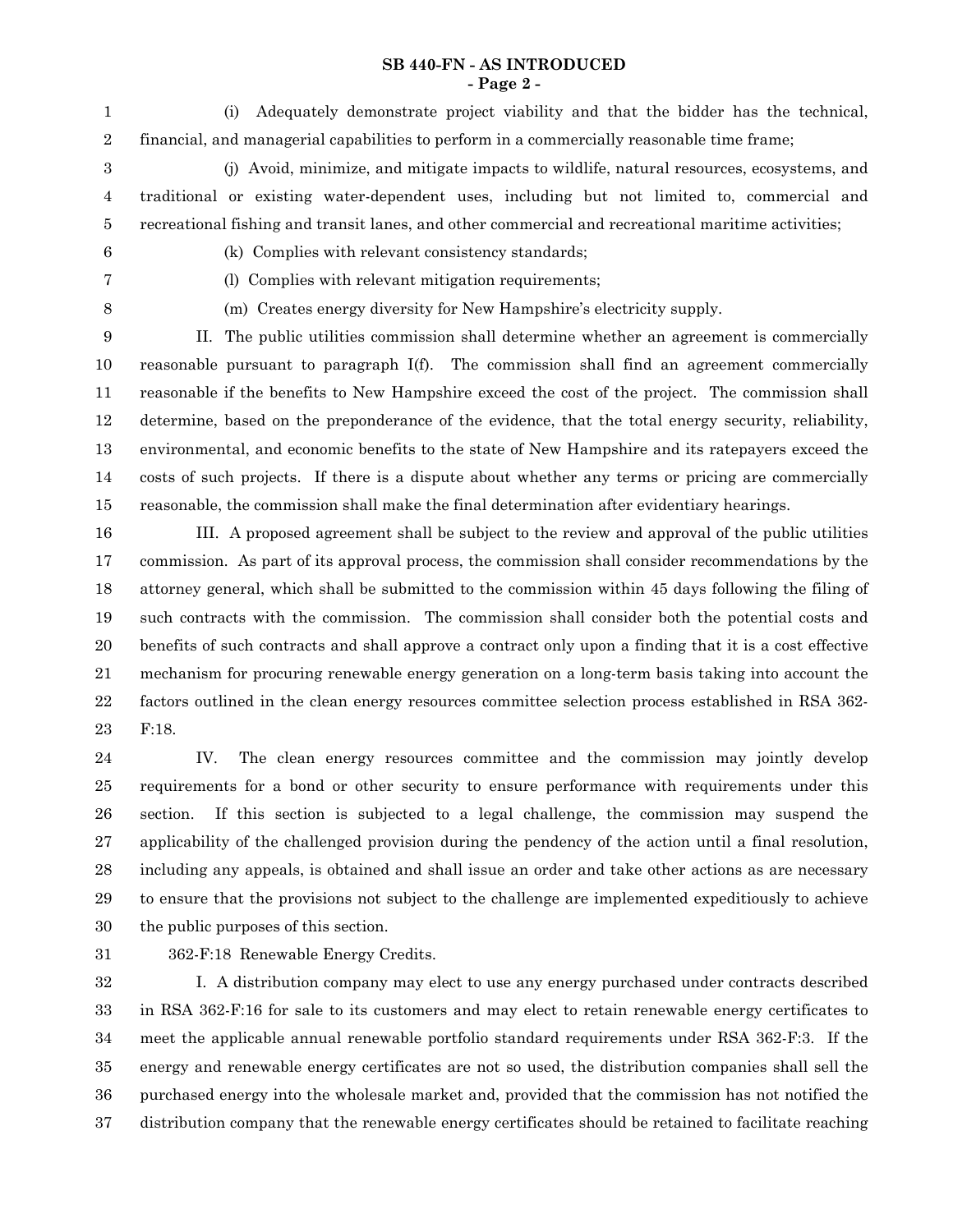#### **SB 440-FN - AS INTRODUCED - Page 3 -**

emission reduction targets pursuant to RSA 362-F:3, shall sell the purchased renewable energy certificates to minimize the costs to ratepayers under the contract. If a distribution company sells the purchased energy into the wholesale market and sells the renewable energy certificates, the distribution company shall net the cost of payments made to projects under the contracts against the net proceeds obtained from the sale of energy and renewable energy certificates, and the difference shall be credited or charged to all distribution customers through a uniform fully reconciling annual factor in distribution rates, subject to review and approval of the commission. 1 2 3 4 5 6 7

II. If a distribution company sells the purchased energy into the wholesale market and auctions the renewable energy certificates as described in this section, the distribution company shall net the cost of payments made to projects under the contracts against the net proceeds obtained from the sale of energy and renewable energy certificates, and the difference shall be credited or charged to all distribution customers through a uniform fully reconciling annual factor in distribution rates, subject to review and approval of the commission. 8 9 10 11 12 13

III. The commission shall conduct periodic reviews to determine the impact on the energy and renewable energy certificate markets of the disposition of energy and renewable energy certificates under this section and may issue reports recommending legislative changes if it determines that actions are being taken that will adversely affect the energy and renewable energy certificate markets. 14 15 16 17 18

362-F:19 Clean Energy Resources Committee (CERC). There is hereby established the clean energy resources committee within in the department of energy. 19 20

I. The committee shall consist of the following members:

(a) The commissioner of the department of energy, or designee.

23

21 22

24 25 26 (c) The commissioner of the department of environmental services, or designee.

(b) The commissioner of the department of business and economic affairs, or designee.

- (d) The executive director of the fish and game department, or designee.
- (e) One representative of energy distribution companies, appointed by the governor.
- (f) One representative of labor, appointed by the president of the New Hampshire AFL-CIO. 27
- 28
- 29
- (g) One representative of commercial or recreational fisheries, appointed by the governor. 30
- (h) An attorney from the department of justice, designated by the attorney general, with experience in energy procurement, who shall serve in a nonvoting, advisory capacity to the committee. 31 32 33

II. Members of the CERC shall serve without compensation. Appointed members shall each serve a term of 3 years. 34 35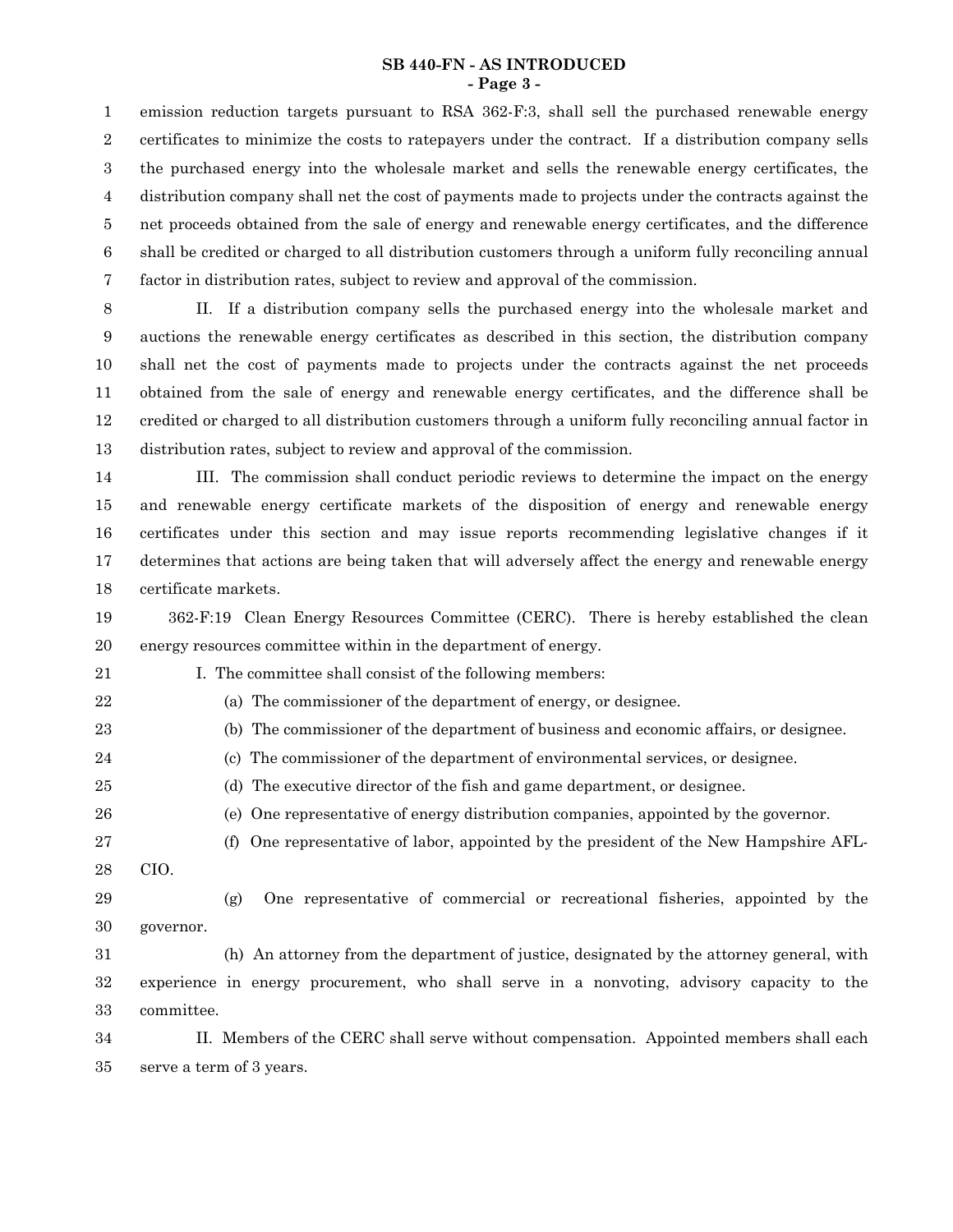### **SB 440-FN - AS INTRODUCED - Page 4 -**

III. The CERC shall review proposals from providers of clean energy resources, in accordance with RSA 362-F:16, and select proposals for electric distribution company submission to the commission. 1 2 3

IV. In solicitation and selection of proposals for offshore wind development, the CERC shall require selected bidders to include a plan to engage in a good faith negotiation of a project labor agreement for laborers, workers, and mechanics performing construction activities within the United States with respect to the project. Any solicitation issued pursuant to this section shall specify the minimum terms that such project labor agreements address. 4 5 6 7 8

V. In responding to any solicitations issued pursuant to this section, a bidder may include the bidder's plans for the use of skilled labor, including, but not limited to, for any construction and manufacturing components of the proposal including any outreach, hiring, and referral systems, or any combination thereof, that are affiliated with an apprenticeship training program and other workforce development education and training programs recognized by the New Hampshire department employment security. 9 10 11 12 13 14

VI. In responding to any solicitations issued pursuant to this section that involve activities in New Hampshire, including state waters, a bidder shall demonstrate that it has prepared or will prepare for the Bureau of Ocean Energy Management an environmental, fisheries, and transit lanes mitigation plan for the construction and operation of such offshore wind facilities, including provisions under 485-I, provided such plan shall include, but not be limited to, an explicit description of the best management practices the bidder will employ that are informed by the latest science at the time the proposal is made that will avoid, minimize, and mitigate any impacts to wildlife, natural resources, ecosystems, and traditional or existing water-dependent uses, including, but not limited to, commercial and recreational fishing, including aquaculture, and transit lanes. For each solicitation issued pursuant to this section, the commissioner of the department of environmental services and the executive director of the New Hampshire fish and game department shall inform the CERC concerning its input to the bidder on best practices for avoiding, minimizing, and mitigating any impacts to wildlife, natural resources, ecosystems, and traditional or existing waterdependent uses, including, but not limited to, commercial and recreational fishing, and transit lanes, during the construction and operation of facilities eligible pursuant to this section. 15 16 17 18 19 20 21 22 23 24 25 26 27 28 29

VII. The CERC shall select, and the public utilities commission shall contract with, an independent evaluator to monitor and report on the solicitation and bid selection process in order to assist the CERC in determining whether a proposal received pursuant to this section is reasonable and to be selected for submission to the commission in its consideration of contracts filed for approval. To ensure an open, fair, and transparent solicitation, and a bid selection process that is not unduly influenced by an affiliated company, the independent evaluator shall issue a report to the commission analyzing the timetable and method of solicitation and the solicitation process implemented by the distribution companies and the CERC and include recommendations, if any, for 30 31 32 33 34 35 36 37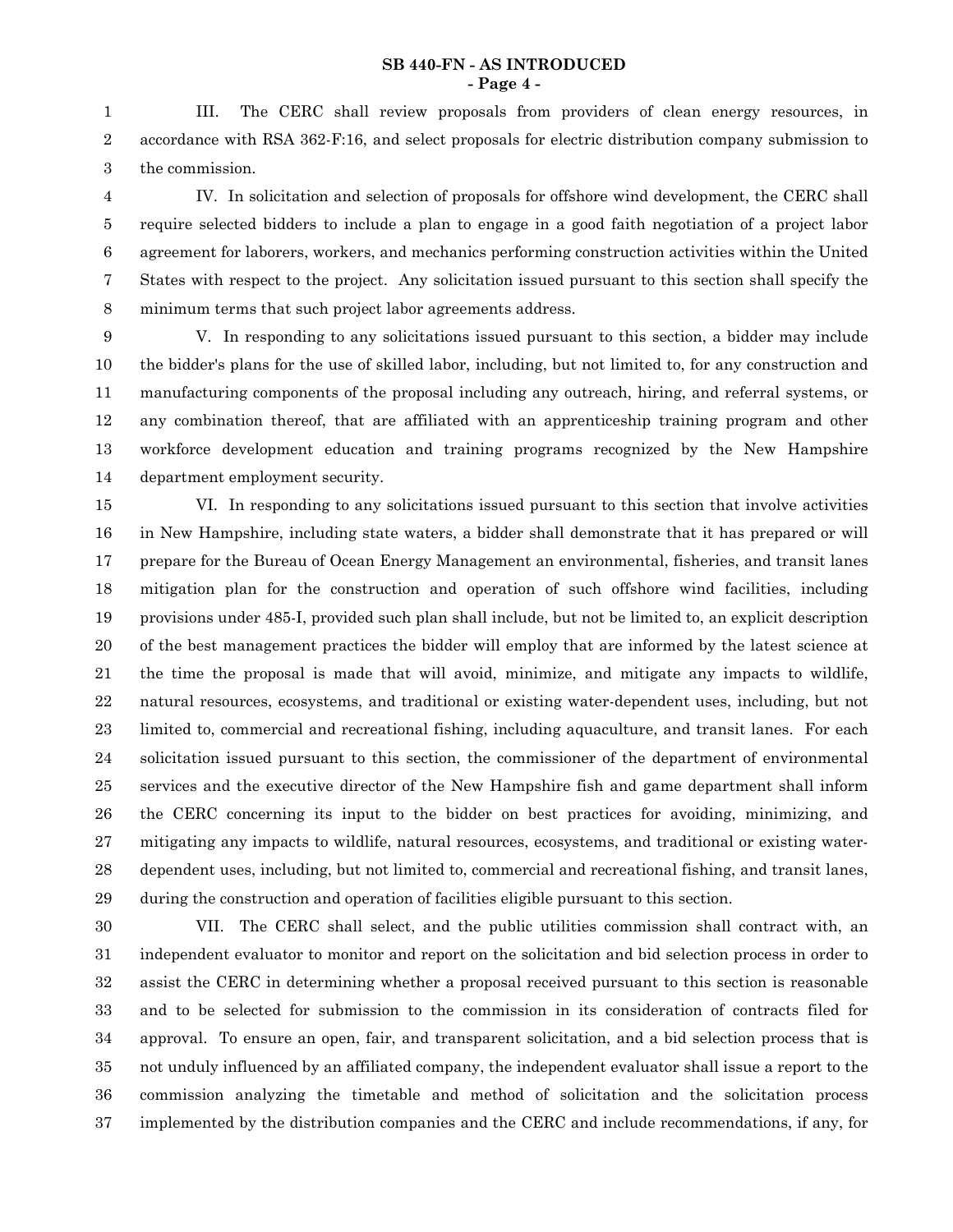#### **SB 440-FN - AS INTRODUCED - Page 5 -**

improving the process. Upon the opening of an investigation by the commission into a proposed contract for a winning bid proposal, the independent evaluator shall file a report with the commission summarizing and analyzing the solicitation and the bid selection process, and providing its independent assessment of whether all bids were evaluated in a fair and non-discriminatory manner. The independent evaluator shall have access to all information and data related to the competitive solicitation and bid selection process necessary to fulfill the purposes of this subsection, but shall ensure all proprietary information remains confidential. The commission shall consider the findings of the independent evaluator and may adopt recommendations made by the independent evaluator as a condition for approval. If the independent evaluator concludes in the findings that the solicitation and bid selection of a contract was not fair and objective and that the process was substantially prejudiced as a result, the commission shall reject the contract. The commission's cost of evaluation shall be directly assessed to the state's distribution utilities and the New Hampshire Electric Cooperative as authorized by the public utilities commission. 1 2 3 4 5 6 7 8 9 10 11 12 13

VIII. The CERC shall consult interested parties and provide opportunities for submission of information in public meetings or other means by members of the public in the process of solicitation of proposals. 14 15 16

IX. The representatives of energy distribution companies on the CERC shall not participate in the selection of procurement proposals. 17 18

X. The CERC shall report on its activities annually to the governor, the senate president, the speaker of the house of representatives, and to the commission on offshore wind and port development established in RSA 374-F:10. 19 20 21

XI. All reasonable costs associated with the CERC solicitation and review of proposals pursuant to this section shall be recoverable through the same fully reconciling rate component for all customers of the electric distribution companies. 22 23 24

25

2 Effective Date. This act shall take effect 60 days after its passage.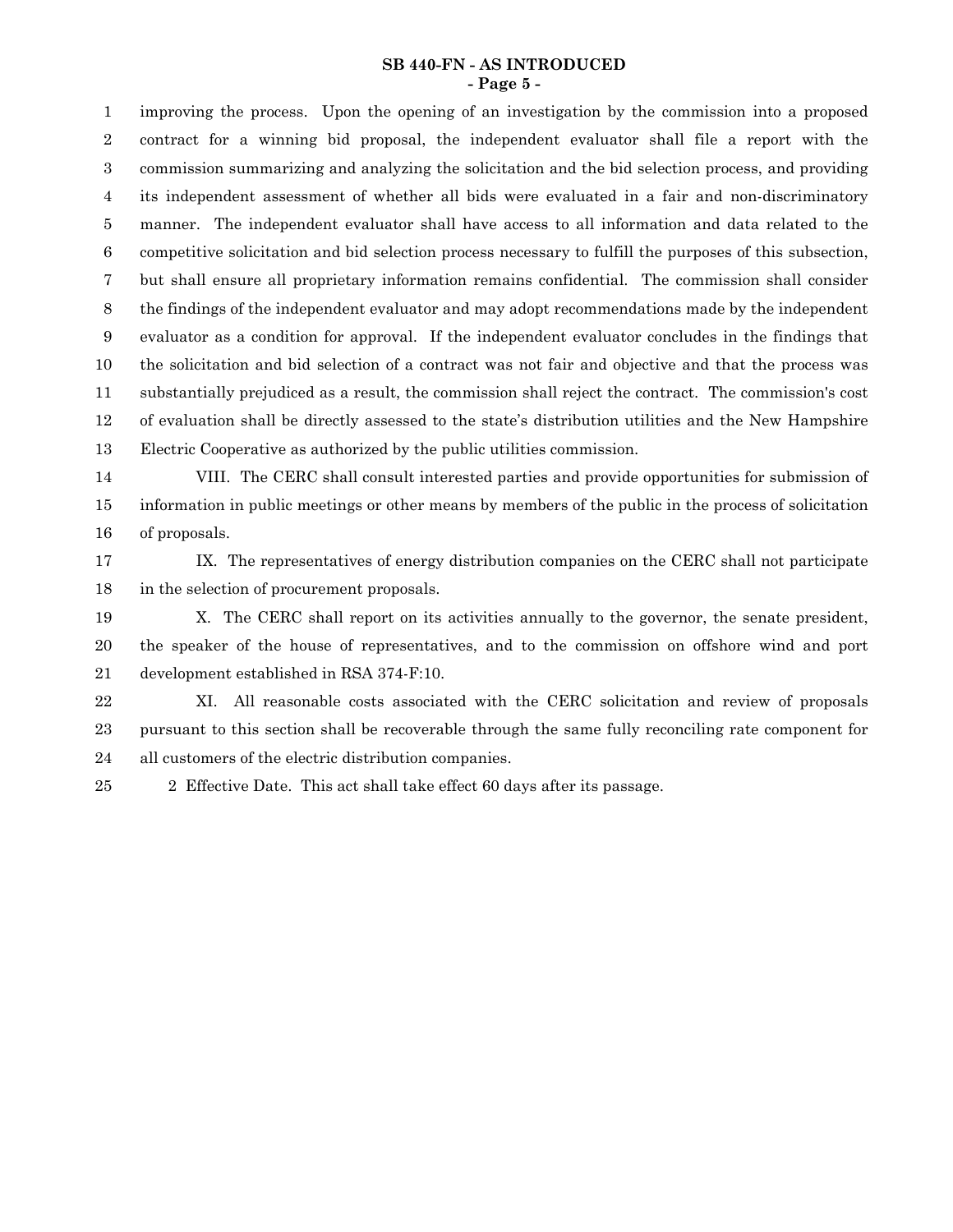LBA 22-3011 Revised 2/2/22

# **SB 440-FN- FISCAL NOTE** AS INTRODUCED

AN ACT relative to approval of offshore wind energy contracts.

**FISCAL IMPACT:** [X] State [X] County [X] Local [ ] None

|                        | <b>Estimated Increase / (Decrease)</b>       |           |             |                |  |
|------------------------|----------------------------------------------|-----------|-------------|----------------|--|
| <b>STATE:</b>          | FY 2022                                      | FY 2023   | FY 2024     | <b>FY 2025</b> |  |
| Appropriation          | \$0                                          | \$0       | \$0         | \$0            |  |
| Revenue                | \$0                                          | \$0       | \$0         | Indeterminable |  |
| <b>Expenditures</b>    | \$0                                          | $\$0$     | \$0         | Indeterminable |  |
| <b>Funding Source:</b> | [ X ] General                                | Education | [X] Highway | $[X]$ Other -  |  |
|                        | Utility Assessment, Various Government Funds |           |             |                |  |

# **COUNTY:**

| Revenue      | ሐ ∩       | ው ጦ | ـ ـ ـ | $\triangle$ r  |
|--------------|-----------|-----|-------|----------------|
|              | ক্য       | ФU  | ΦU    | ക്ര            |
| Expenditures | ሐ ጣ<br>ΦU | \$0 | \$0   | Indeterminable |

**LOCAL:**

| Revenue      | ሱ ሰ                  | ው ጦ | ሱ ቦ       | ሱሪ             |
|--------------|----------------------|-----|-----------|----------------|
|              | ъU                   | ্১∪ | ∙D∪       | ADU            |
| Expenditures | 0 <sup>n</sup><br>ъU | \$0 | ሱ ቦ<br>ΦU | Indeterminable |

# **METHODOLOGY:**

This bill establishes a Clean Energy Resources Committee (CERC) within the Department of Energy to solicit, review, and select purchase power agreements (PPA) for the electric distribution utilities for submission to the Public Utilities Commission (PUC). The PUC may approve a PPA, if it meets the terms of proposed RSA  $362$ -F:17 I (a-m). The PUC is required to find an agreement commercially reasonable if the benefits to New Hampshire exceed the cost of the project.

The Department identified the following potential fiscal impacts:

· Regarding the cost of the CERC, the bill stipulates that all reasonable costs associated with the solicitation and review of proposals by the CERC are recoverable from the ratepayers. This would increase the cost of electricity for state, county, and local governments by an interminable amount. Any impact would not be until FY 2025 at the very earliest.